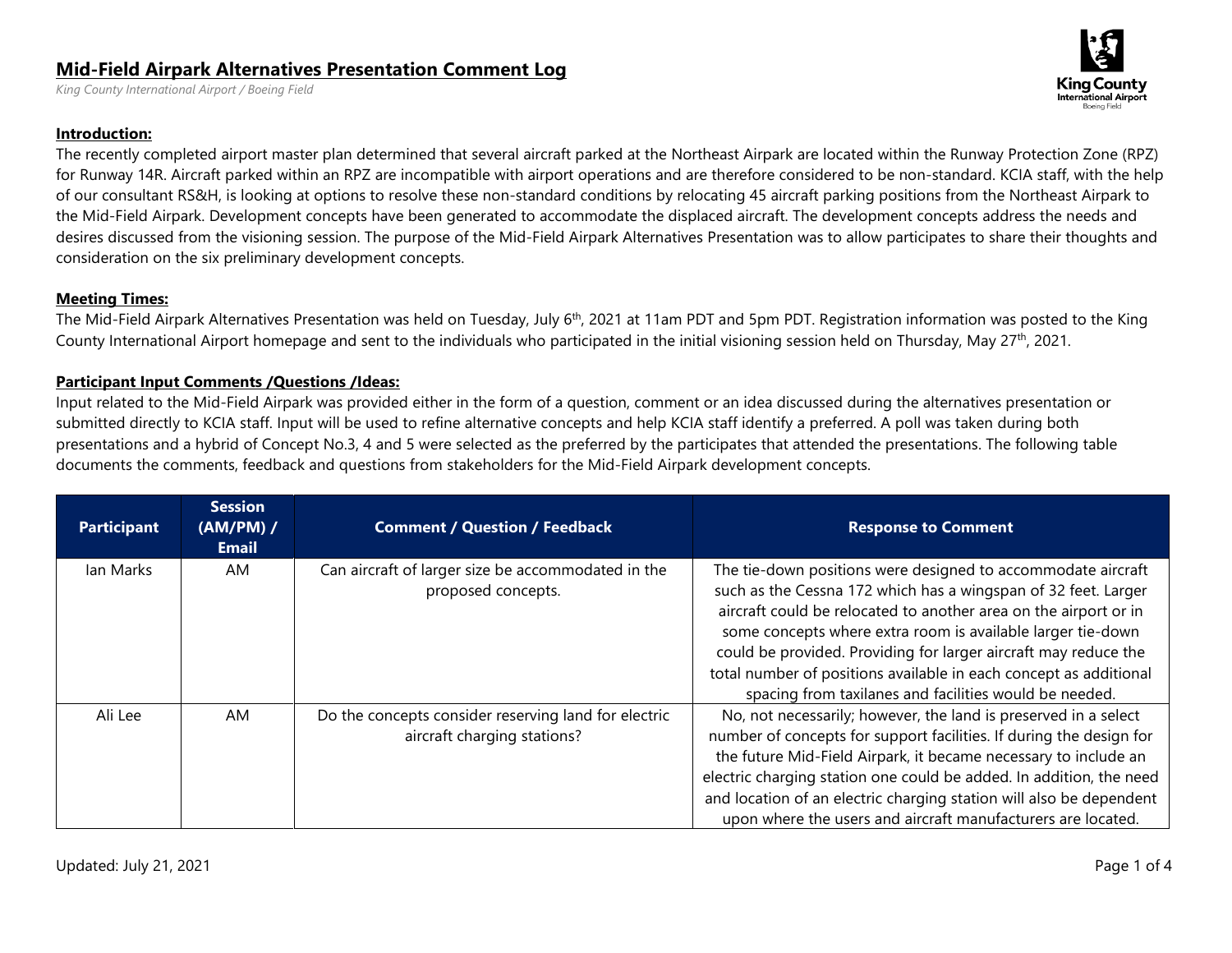| <b>Participant</b>  | <b>Session</b><br>(AM/PM) /<br><b>Email</b> | <b>Comment / Question / Feedback</b>                                                                                                                                                                                                                                          | <b>Response to Comment</b>                                                                                                                                                                                                                                                                                                                                                                                                                                                                                                               |
|---------------------|---------------------------------------------|-------------------------------------------------------------------------------------------------------------------------------------------------------------------------------------------------------------------------------------------------------------------------------|------------------------------------------------------------------------------------------------------------------------------------------------------------------------------------------------------------------------------------------------------------------------------------------------------------------------------------------------------------------------------------------------------------------------------------------------------------------------------------------------------------------------------------------|
| Evan Nelson         | AM                                          | Is there room to move automobile parking to the west<br>side of the middle and north hangars rather than<br>creating a new space [as shown in Concept 5 and 6],<br>assuming the existing lot is converted to tiedowns?                                                        | Thank you for the feedback, we will look at the possibility of<br>extending and/or relocating vehicle parking as described.                                                                                                                                                                                                                                                                                                                                                                                                              |
| Ali Lee             | AM                                          | Is there a higher impact on sound for the community<br>depending on where the helicopters are located?                                                                                                                                                                        | The helicopter noise in each development concept would remain<br>the same. As the helicopters users would be in the same general<br>location and no changes are being proposed to existing helicopter<br>flight procedures.                                                                                                                                                                                                                                                                                                              |
| Evan Nelson         | AM                                          | Comment on Concept 4. Appears to be an operational<br>challenge with where the self-service fuel facility is<br>located. The existing design only allows one aircraft to<br>use the facility, if another user needs to re-fuel there is<br>no place for the aircraft to wait. | The concept will be further examined and refined to identify a<br>potential holding box or an area where a second aircraft could<br>wait to fuel that does not impact others operating in the area.                                                                                                                                                                                                                                                                                                                                      |
| lan Marks           | AM                                          | Concept 3 has a long dead-end taxilane that would<br>create some challenges especially during peak times.<br>Concept 4 addresses the dead end taxilane and<br>provides fuel services which are much needed.                                                                   | Thank you for providing thoughts and input on the development<br>concepts.                                                                                                                                                                                                                                                                                                                                                                                                                                                               |
| Stephen<br>Ratzlaff | <b>PM</b>                                   | Did the planning study examine how helicopter<br>operations would impact smaller general aviation<br>aircraft?                                                                                                                                                                | The planning study did examine how additional aircraft would be<br>integrated with existing helicopter operations. The spacing<br>between existing helicopter parking pads and aircraft tie-downs<br>were not reduced compared to current separations. During the<br>visioning session no issues were brought up to the planning team<br>on existing helicopter to aircraft spacing. Additionally, the design<br>of the helicopter pads are in accordance with FAA standards based<br>on the rotor dimensions of the largest helicopter. |
| Glen Simecek        | PM                                          | Dead end taxilanes are not a big concern. We have<br>several dead end taxilanes in other areas on the Airport<br>and do not have to wait long if at all to get our aircraft<br>in and out.                                                                                    | Thank you for providing thoughts and input on the evaluation<br>criteria and development concepts.                                                                                                                                                                                                                                                                                                                                                                                                                                       |
| Alex Barclay        | PM                                          | Southwest Airpark has long dead end taxilanes and<br>users work with one another to quickly get their aircraft<br>pushed back if another is waiting. Dead end taxilanes<br>are not a concern.                                                                                 | Thank you for providing thoughts and input on the evaluation<br>criteria and development concepts.                                                                                                                                                                                                                                                                                                                                                                                                                                       |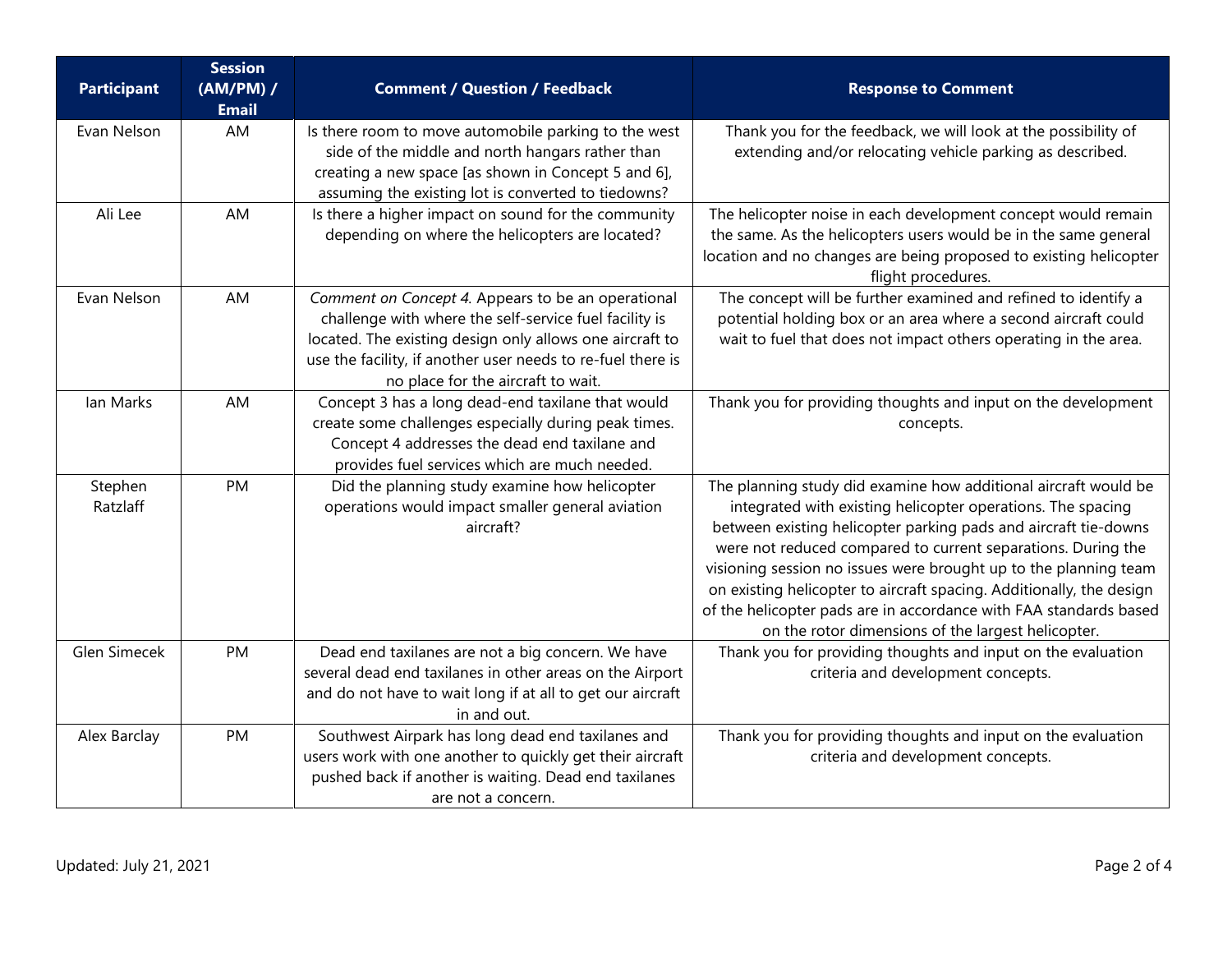| <b>Participant</b>       | <b>Session</b><br>(AM/PM) /<br><b>Email</b> | <b>Comment / Question / Feedback</b>                                                                                                                                                                                         | <b>Response to Comment</b>                                                                                                                                                                                                                                                                                                                                                                                                                                                           |
|--------------------------|---------------------------------------------|------------------------------------------------------------------------------------------------------------------------------------------------------------------------------------------------------------------------------|--------------------------------------------------------------------------------------------------------------------------------------------------------------------------------------------------------------------------------------------------------------------------------------------------------------------------------------------------------------------------------------------------------------------------------------------------------------------------------------|
| Stephen<br>Ratzlaff      | PM                                          | The development should include a self-service fuel<br>facility. A self-serve can save users roughly 70 cents to<br>a dollar in fuel costs versus fueling their aircraft at the<br>FBO.                                       | Thank you for providing thoughts and input on the evaluation<br>criteria and development concepts.                                                                                                                                                                                                                                                                                                                                                                                   |
| <b>Patrick Guilfory</b>  | PM                                          | Need to provide a restroom and a wash rack. The wash<br>rack does not have to be in the Mid-Field Airpark, but<br>somewhere on the airfield.                                                                                 | Thank you for providing thoughts and input on the development<br>concepts.                                                                                                                                                                                                                                                                                                                                                                                                           |
| <b>Patrick Guilifory</b> | PM                                          | Some development concepts show extra space behind<br>aircraft tie-downs, could this space be used by larger<br>aircraft. In addition, did the study examine spacing<br>requirements for low and high winged aircraft?        | Development concepts that show extra space behind the tie-down<br>positions could be used for larger aircraft; however, if larger<br>aircraft are parked in the tie-downs, separation from the taxilane<br>centerline to the aircraft tie-downs would increase. Additionally,<br>aircraft tie-down positions are spaced in accordance with FAA<br>standards. This accounts for ensuring proper separation in the<br>event a high wing and low wing aircraft are parked side by side. |
| Mark Lawless             | PM                                          | For Concept 3, look at replacing the two parking<br>positions south of the helicopter pads with a self-<br>service fuel facility.                                                                                            | Thank you for your input and considerations. The planning team<br>will further examine the idea.                                                                                                                                                                                                                                                                                                                                                                                     |
| Glen Simecek             | PM                                          | Prop wash from helicopter operations can pose a<br>hazard to aircraft operations, even small maintenance<br>items may arise for aircraft in the area.                                                                        | Prop wash can pose hazards to persons and property on the<br>ground as foreign object debris (FOD) can become projectiles.<br>Only trained personnel should be within the 35mph prop wash<br>radius when operations are occurring. The location of helicopter<br>pads will be designed to meet FAA standards and account for<br>rotor wash up to 35 mph per FAA guidance.                                                                                                            |
| Stephen<br>Ratzlaff      | PM                                          | Prefer to see helicopter operations separated from the<br>general aviation aircraft as shown in Concepts 5 and 6.<br>Self service fuel facility may be better suited towards<br>the front of development versus in the back. | Thank you for providing thoughts and input on the development<br>concepts.                                                                                                                                                                                                                                                                                                                                                                                                           |
| Alex Barclay             | PM                                          | What is the timeline to implement this project?                                                                                                                                                                              | Currently, we are in the planning phase, next we will begin<br>developing a project one-pager that will define the plan and begin<br>to program the project in the Airport's Capital Improvement<br>Program. Based on other project priorities and available funding<br>the project will move forward. The Airport's fiscal year consists of<br>two calendar years, the soonest it could be programmed for<br>design would be 2023.                                                  |